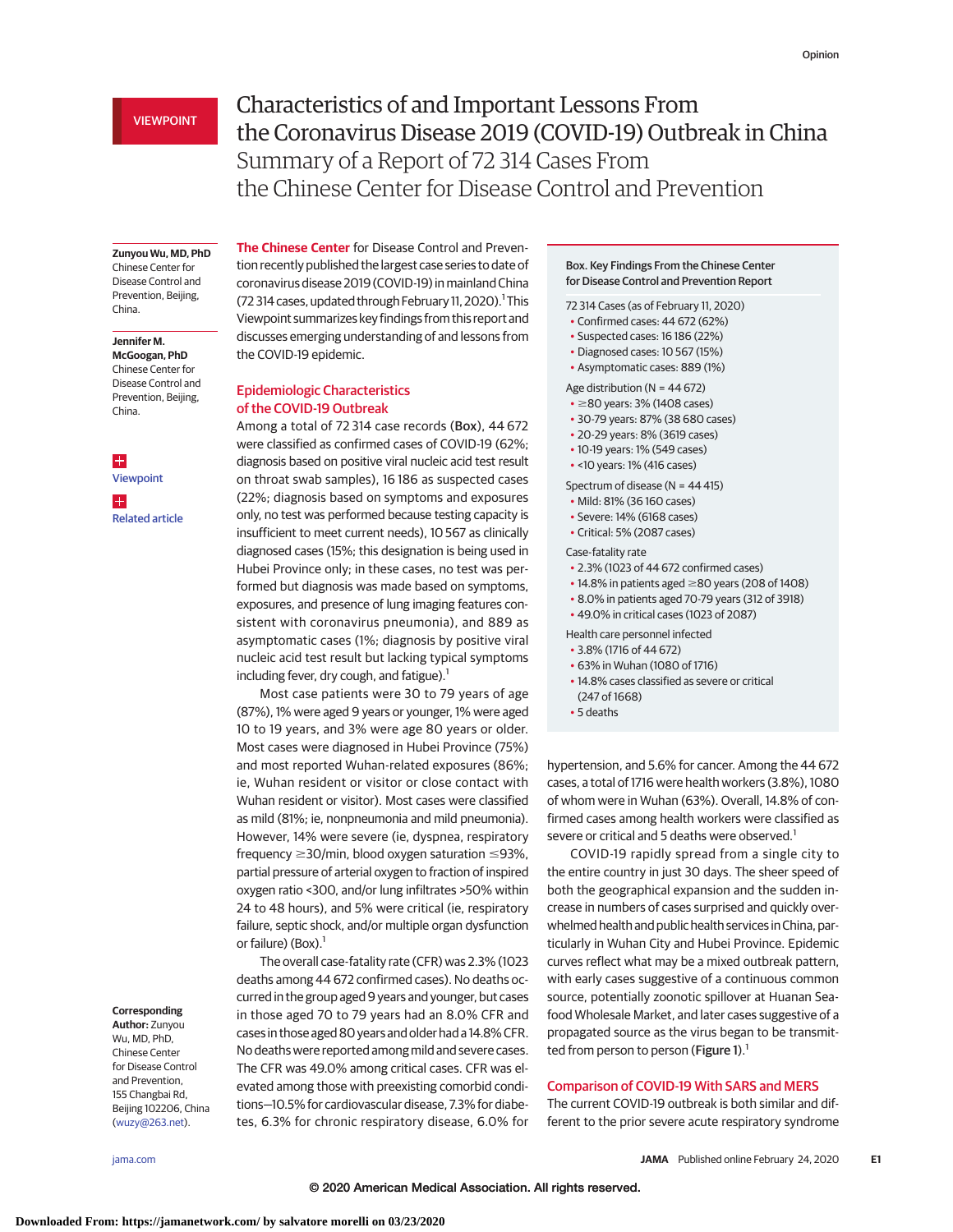

**E2 JAMA** Published online February 24, 2020 **(Reprinted)** [jama.com](http://www.jama.com/?utm_campaign=articlePDF%26utm_medium=articlePDFlink%26utm_source=articlePDF%26utm_content=jama.2020.2648)

shown in blue boxes on December 26 (n = 4) and 28-29 (n = 3). Most other cases that experienced onset of

shown in blue boxes on December 26 (n = 4) and 28-29 (n = 3). Most other cases that experienced onset of

Health Organization.

Health Organization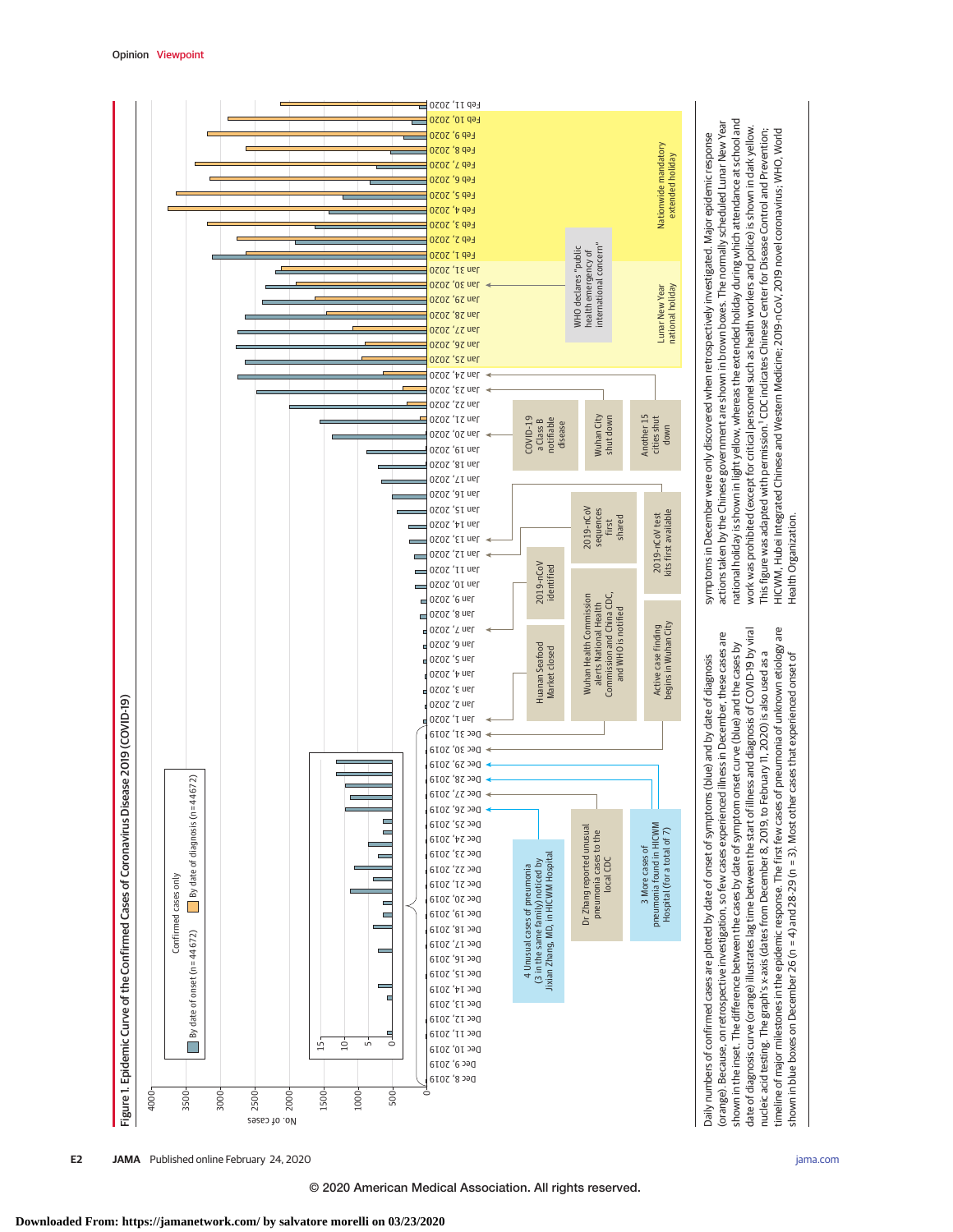(SARS; 2002-2003) and Middle East respiratory syndrome (MERS; 2012-ongoing) outbreaks. SARS was initiated by zoonotic transmission of a novel coronavirus (likely from bats via palm civets) in markets in Guangdong Province, China. MERS was also traced to zoonotic transmission of a novel coronavirus (likely from bats via dromedary camels) in Saudi Arabia. All 3 viral infections commonly present with fever and cough, which frequently lead to lower respiratory tract disease with poor clinical outcomes associated with older age and underlying health conditions. Confirmation of infection requires nucleic acid testing of respiratory tract samples (eg, throat swabs), but clinical diagnosis may be made based on symptoms, exposures, and chest imaging. Supportive care for patients is typically the standard protocol because no specific effective antiviral therapies have been identified.

The World Health Organization (WHO) declared the SARS outbreak contained on July 5, 2003. A total of 8096 SARS cases and 774 deaths across 29 countries were reported for an overall CFR of 9.6%. MERS is still not contained and is thus far responsible for 2494 confirmed cases and 858 deaths across 27 countries for a CFR of 34.4%. Despite much higher CFRs for SARS and MERS, COVID-19 has led to more total deaths due to the large number of cases. As of the end of February 18, 2020, China has reported 72 528 confirmed cases (98.9% of the global total) and 1870 deaths (99.8% of the global total). This translates to a current crude CFR of 2.6%. However, the total number of COVID-19 cases is likely higher due to inherent difficulties in identifying and counting mild and asymptomatic cases. Furthermore, the still-insufficient testing capacity for COVID-19 in China means that many suspected and clinically diagnosed cases are not yet counted in the denominator.2 This uncertainty in the CFR may be reflected by the important difference between the CFR in Hubei (2.9%) compared with outside Hubei (0.4%).<sup>1,2</sup> Nevertheless, all CFRs still need to be interpreted with caution and more research is required.

Most secondary transmission of SARS and MERS occurred in the hospital setting. Transmission of COVID-19 is occurring in this context as well—3019 cases have been observed among health workers as of February 11, 2020 (of whom there have been 1716 confirmed cases and 5 deaths).<sup>1</sup> However, this is not a major means of COVID-19 spread. Rather, it appears that considerable transmission is occurring among close contacts. To date, 20 provinces outside of Hubei have reported 1183 case clusters, 88% of which contained 2 to 4 confirmed cases. Of note, 64% of clusters documented thus far have been within familial households (Chinese Center for Disease Control and Prevention presentation made to the WHO Assessment Team on February 16, 2020). Thus, although COVID-19 seems to be more transmissible than SARS and MERS, and many estimates of the COVID-19 reproductive number  $(R_0)$  have already been published, it is still too soon to develop an accurate  $R_0$ estimate or to assess the dynamics of transmission. More research is needed in this area as well.

# Response to the COVID-19 Epidemic

Since 2003, the Chinese government has improved its epidemic response capacity. Some of these efforts are evident in the response to COVID-19 (Figure 2). For example, in the 2002-2003 SARS outbreak, 300 cases and 5 deaths already had occurred by the time China reported the outbreak to the WHO, whereas in the COVID-19 outbreak, only 27 cases and zero deaths had occurred

when the WHO was notified (January 3, 2020) (Figure 2). From the time of WHO notification, 2 months elapsed before SARS-CoV was identified compared with only 1 week from the time of WHO notification until 2019-nCoV was identified.

The timing of the COVID-19 outbreak, prior to China's annual Lunar New Year holiday, was an important factor as China considered how to respond to the outbreak. Culturally, this is the largest and most important holiday of the year. It is the expectation that people return to their family homes, which is the cause for the several billion person-trips made by residents and visitors during this time, mostly on crowded planes, trains, and buses. Knowing this meant each infected person could have numerous close contacts over a protracted time and across long distances, the government needed to quickly act. However, it was not only the speed of the government's response, but also the magnitude of that response that were influenced by the impending holiday travel time. Knowing that specific treatment and prevention options, such as targeted antiviral drugs and vaccines, were not yet available for COVID-19, China focused on traditional public health outbreak response tactics—isolation, quarantine, social distancing, and community containment.<sup>3-5</sup>

Identified case patients with COVID-19 were immediately isolated in designated wards in existing hospitals, and 2 new hospitals were rapidly built to isolate and care for the increasing numbers of cases in Wuhan and Hubei. People who had been in contact with COVID-19 cases were asked to quarantine themselves at home or were taken to special quarantine facilities, where they could be monitored for onset of symptoms. Enormous numbers of large gatherings were canceled, including all Lunar New Year celebrations, and traffic in Wuhan and in cities across Hubei was restricted and closely monitored. Virtually all transportation was subsequently restricted at a national level. All of these measures were instituted to achieve social distancing. In addition, an estimated 40 million to 60 million residents of Wuhan and 15 other surrounding cities within Hubei Province were subjected to community containment measures. Although these types of traditional outbreak response actions have been successfully used in the past, they have never been executed on such a large scale.

There have been some questions about whether these actions are reasonable and proportional responses to the outbreak. Some have argued that a number of these approaches may infringe on the civil liberties of citizens, and some of these measures have been referred to as "draconian." However, it is not only individual rights that must be considered. The rights of those who are not infected, but at risk of infection, must be considered as well. Whether these approaches have been effective (eg, in terms of reduced infections and deaths averted), and whether these potential benefits have outweighed the costs (eg, economic losses), will be debated for years.<sup>4,5</sup>

#### Next Steps

Importantly, another major goal of China's current outbreak response activities is to help "buy time" for science to catch up before COVID-19 becomes too widespread. China must now focus on adjusting tactics and strategies as new evidence becomes available.<sup>3,6</sup> Much remains to be done and many questions remain unanswered. China is very grateful for the help it is receiving from the international scientific, health, and public health communities. The global society is more interconnected than ever, and emerging pathogens do not respect geopolitical boundaries.